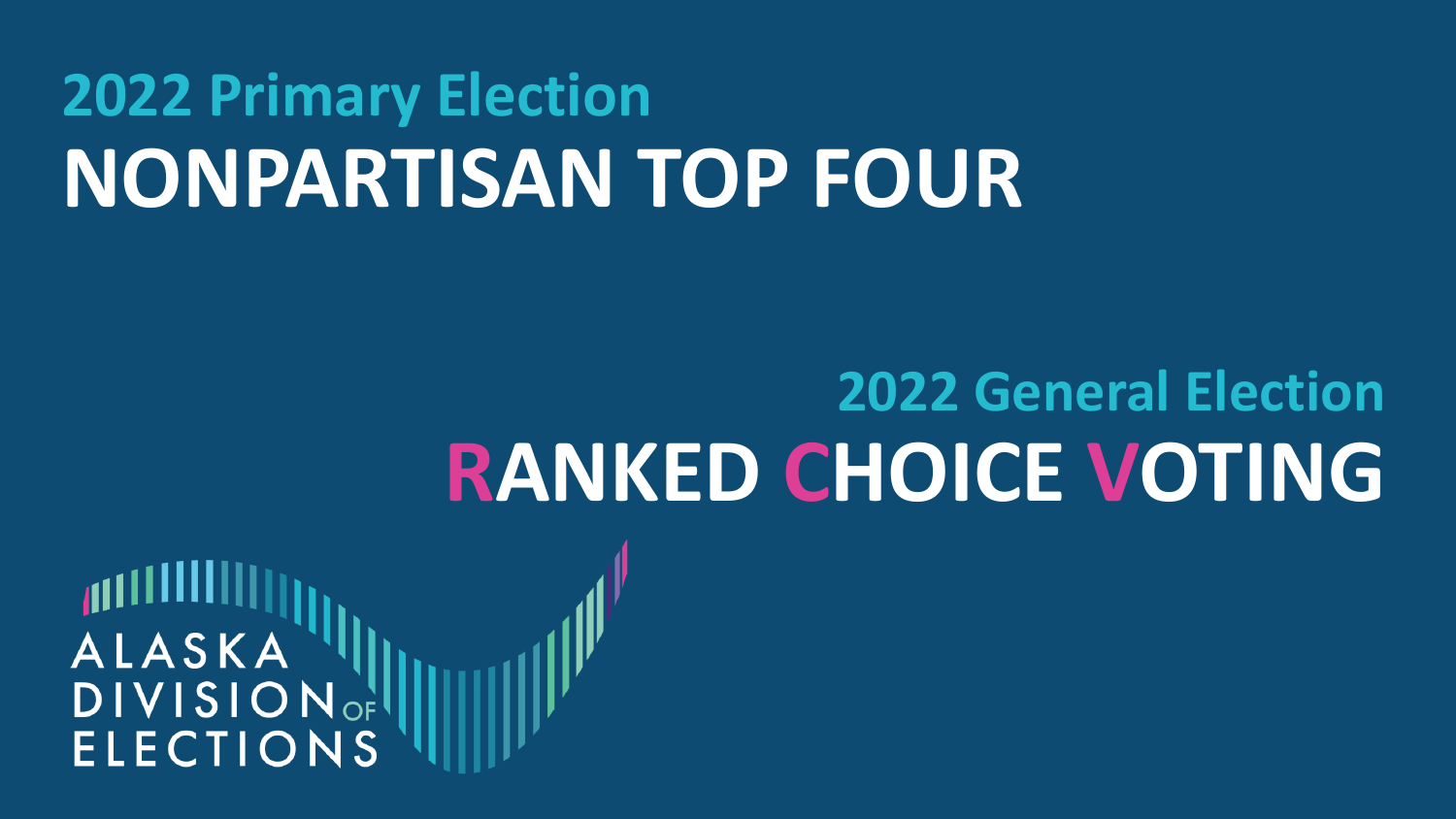## **Nonpartisan Top Four Primary**

• **One ballot** with all candidates and for all voters, regardless of their political affiliation

- Voters choose one candidate per race
- Top 4 candidates with the most votes advance to general election



#### **STATE OF ALASKA DEMONSTRATION BALLOT**

**August 16, 2022 Primary Election** 

If you make a mistake, you can ask for a new ballot

**Instructions:** To vote, completely fill in the oval to the left of your choice.

like this.

1100

**House District 1** 

PLEASE NOTE: A candidate's designated affiliation does not imply that the candidate is nominated or endorsed by the political party or group or that the party or group approves of or associates with that candidate, but only that the candidate is registered as affiliated with the party or group.

| <b>United States Senator</b><br>(vote for one)  | <b>State Senator District A</b><br>(vote for one)                                                                                                   |  |  |
|-------------------------------------------------|-----------------------------------------------------------------------------------------------------------------------------------------------------|--|--|
| Reather Olson (Registered Libertarian)          | Lucius Best (Registered Democrat)                                                                                                                   |  |  |
| Chick Hicks (Registered Republican)             | Finn McMissle (Registered Democrat)                                                                                                                 |  |  |
| ◯ Naomi Jackson (Nonpartisan)                   | Abominable Snowman (Registered Republican)                                                                                                          |  |  |
| Brent Mustangburger (Registered Democrat)       | <b>State Representative District 1</b>                                                                                                              |  |  |
| $\bigcirc$ Tiffany Strait (Registered AK Indep) | (vote for one)                                                                                                                                      |  |  |
| <b>United States Representative</b>             | Crystal Du Bois (Registered Republican)                                                                                                             |  |  |
| (vote for one)                                  | Edna Mode (Registered Democrat)                                                                                                                     |  |  |
| <b>Duke Caboom</b> (Registered Democrat)        | Dirk Pratt (Registered Republican)                                                                                                                  |  |  |
| Bob Gunderson (Registered Republican)           | Elena Rivera (Registered AK Indep)                                                                                                                  |  |  |
| Buzz Lightyear (Registered Republican)          | <b>BALLOT MEASURE NO.1</b>                                                                                                                          |  |  |
| Cal Weathers (Nonpartisan)                      | 21TEST                                                                                                                                              |  |  |
| Action Jackson (Undeclared)                     | This act would allow the State of Alaska, Division of Elections to conduct<br>testing and training on the voting and ballot tabulation system for a |  |  |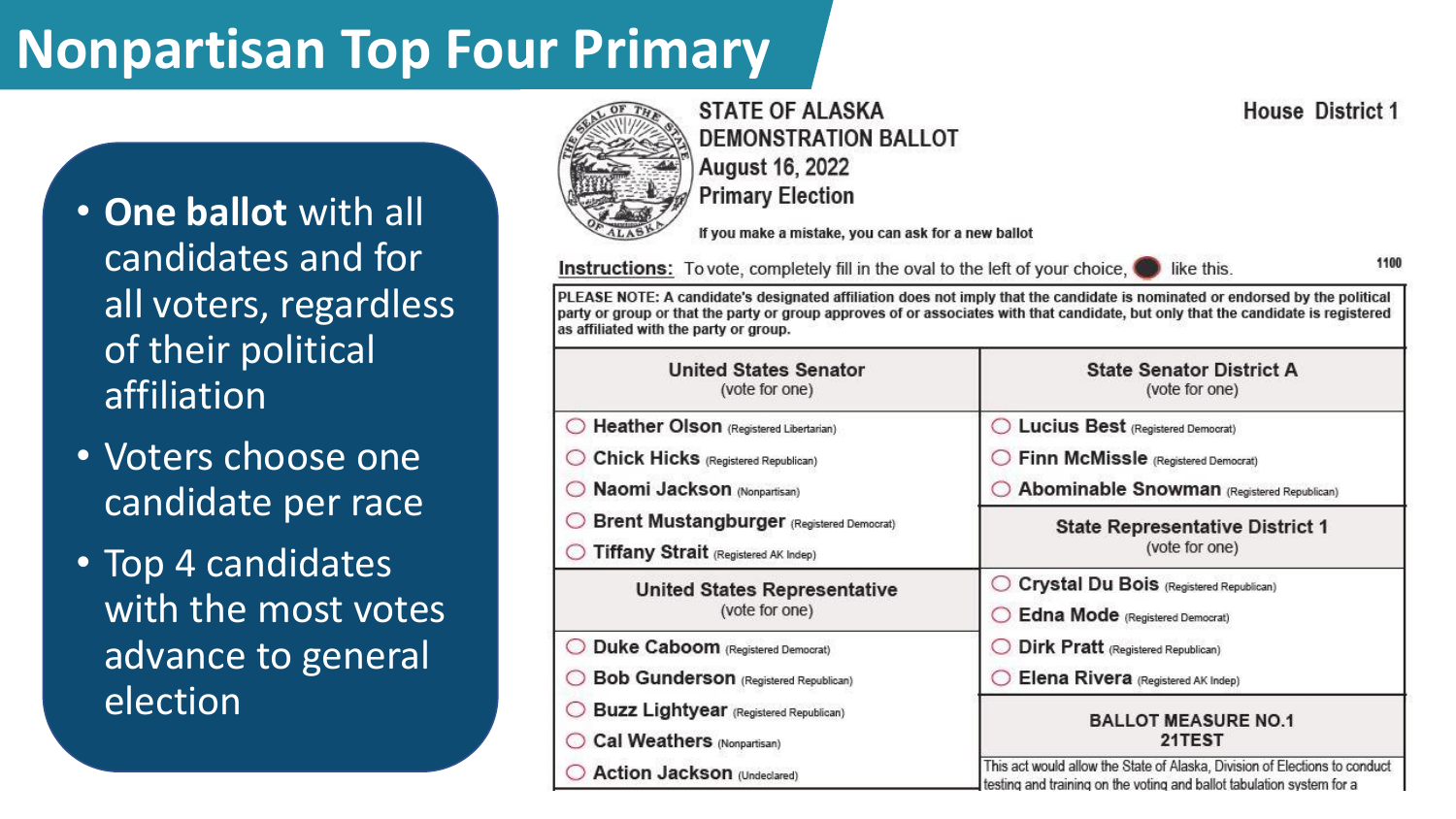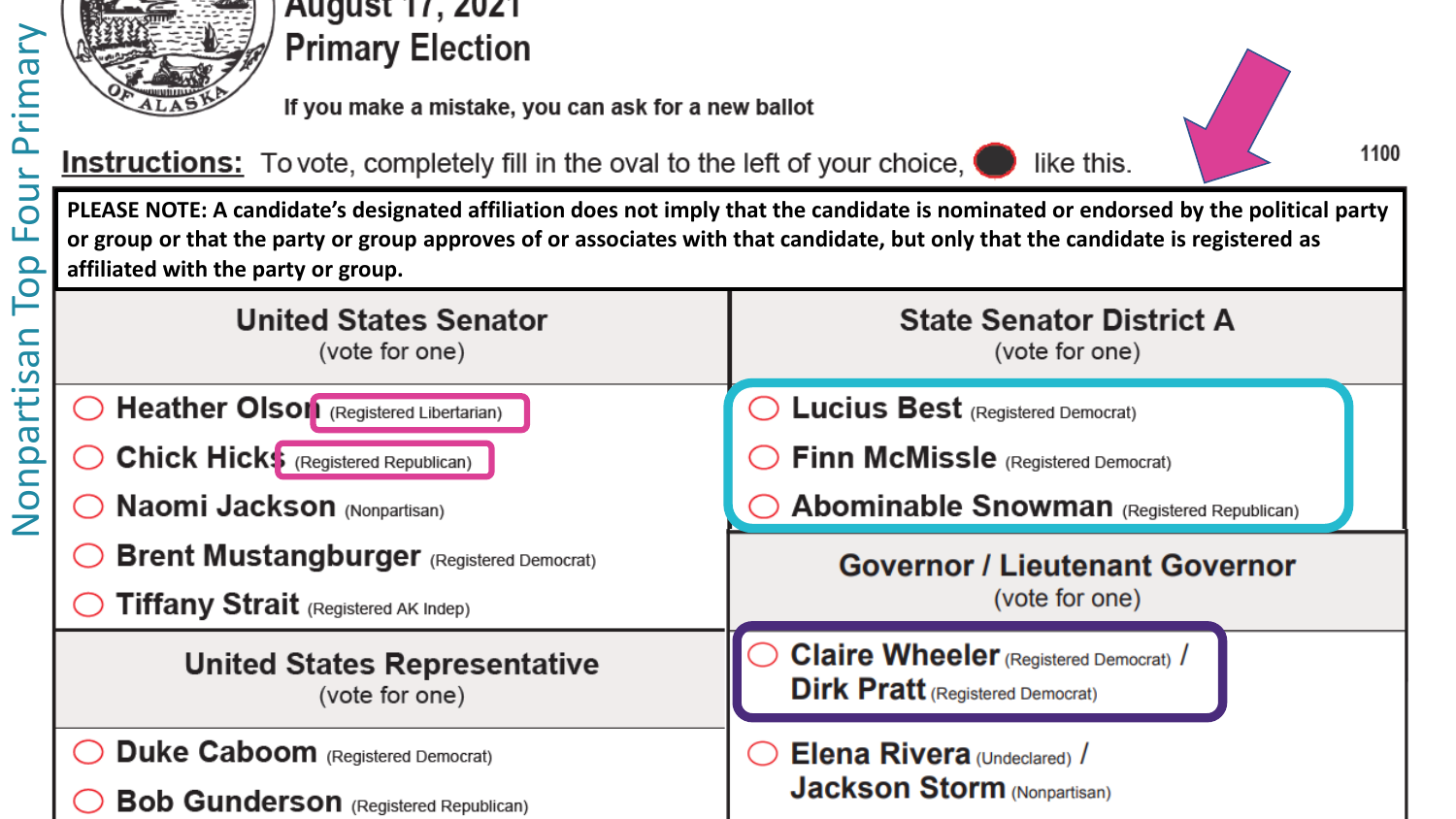## **Changes for Candidates**

- •No nominating petition process
- All general election candidates must participate in the primary (unless a qualified write-in)
- •No (prior) party or group registration needed
- Candidate chooses their affiliation that appears on the ballot (voter registration may be updated)
- •Governor / Lieutenant Governor file together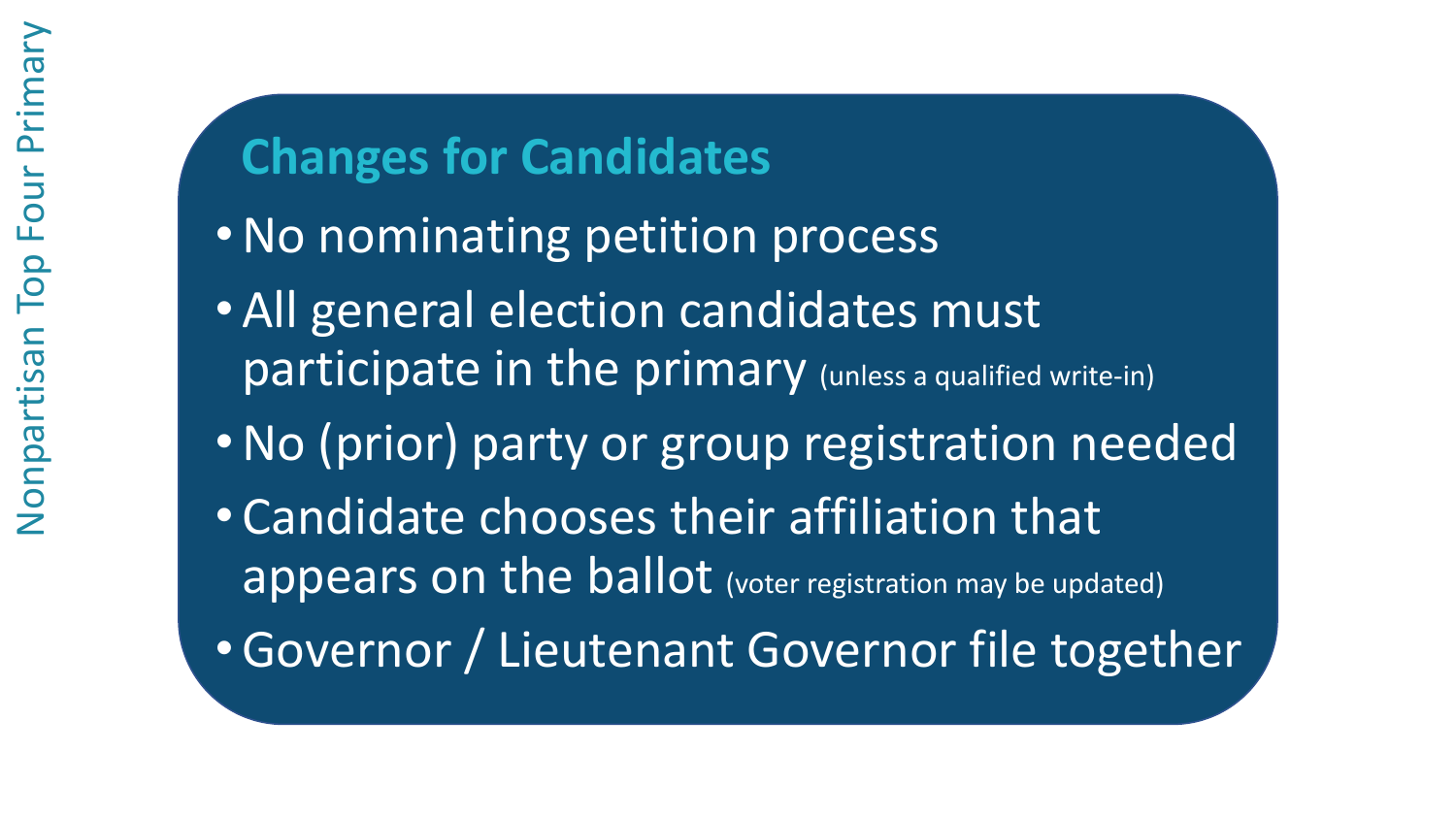## **Ranked Choice Voting**

• Ballots are counted in rounds. If a candidate gets 50% + 1 vote in the first round, they win.

• You rank candidates in order of preference instead of only choosing one



**STATE OF ALASKA DEMONSTRATION BALLOT November 08, 2022 General Election** 

**House District 1** Judicial District 4

#### **RANKED CHOICE VOTING Instructions:** Vote by ranking candidates of your choice. Rank as many or as few candidates as you like Completely fill in no more than one oval for each candidate or column For your 1st choice, fill in the oval in the 1st choice column For your 2nd choice, fill in the oval in the 2nd choice column For your 3rd choice, fill in the oval in the 3rd choice column, and so on If you make a mistake, you can ask for a new ballot  $\bullet$ PLEASE NOTE: A candidate's designated affiliation does not imply that the candidate is nominated or endorsed by the political party or group or that the party or group approves of or associates with that candidate, but only that the candidate is registered as affiliated with the party or group.

| <b>United States Senator</b>           |               |                           |               |                      |               |
|----------------------------------------|---------------|---------------------------|---------------|----------------------|---------------|
|                                        | 1st<br>Choice | 2 <sub>nd</sub><br>Choice | 3rd<br>Choice | <b>4th</b><br>Choice | 5th<br>Choice |
| Heather Olson (Registered Libertarian) |               |                           |               |                      |               |
| Chick Hicks (Registered Republican)    |               |                           |               |                      |               |
| Naomi Jackson (Nonpartisan)            |               |                           |               |                      |               |
| Tiffany Strait (Registered AK Indep)   |               |                           |               |                      |               |
| Write-in:                              |               |                           |               |                      |               |

1200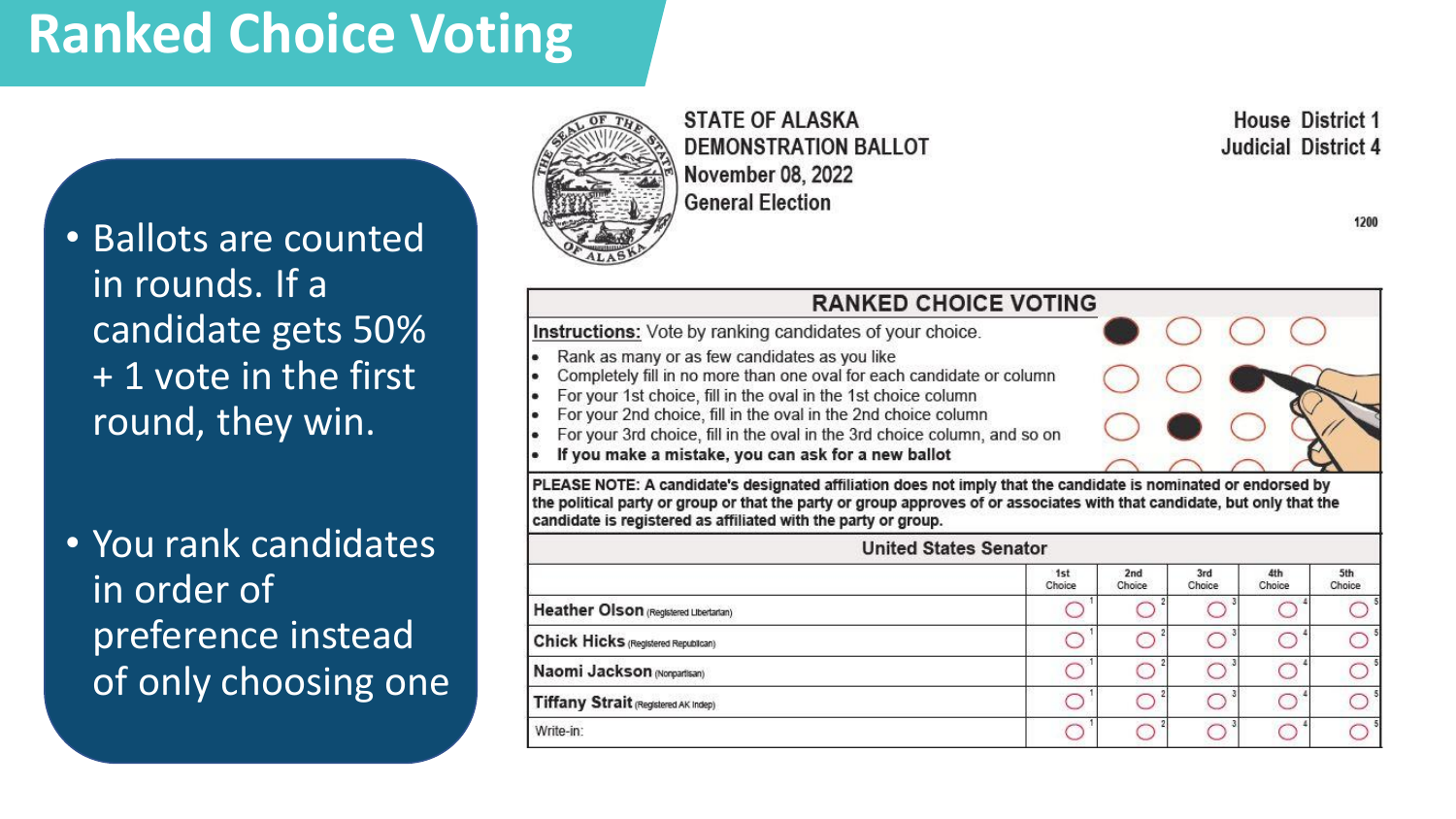| <b>United States Senator</b>           |                |                           |                      |                      |               |
|----------------------------------------|----------------|---------------------------|----------------------|----------------------|---------------|
|                                        | 1st.<br>Choice | 2 <sub>nd</sub><br>Choice | 3rd<br><b>Choice</b> | 4th<br><b>Choice</b> | 5th<br>Choice |
| Heather Olson (Registered Libertarian) |                |                           |                      |                      |               |
| Chick Hicks (Registered Republican)    |                |                           |                      |                      |               |
| Naomi Jackson (Nonpartisan)            |                |                           |                      |                      |               |
| Tiffany Strait (Registered AK Indep)   |                |                           |                      |                      |               |
| Write-In:                              |                |                           |                      |                      |               |

|                    | 1 st<br>Choice | 2nd<br>Choice | 3rd<br>Choice | 4th<br>Choice |
|--------------------|----------------|---------------|---------------|---------------|
| Candidate A        |                |               |               |               |
| <b>Candidate B</b> |                |               |               |               |
| Candidate C        |                |               |               |               |
| Candidate D        |                |               |               |               |

|             | 1st<br>Choice | 2nd<br>Choice | 3rd<br>Choice | 4th<br>Choice |
|-------------|---------------|---------------|---------------|---------------|
| Candidate A |               |               |               |               |
| Candidate B |               |               |               |               |
| Candidate C |               |               |               |               |
| Candidate D |               |               |               |               |

|                    | 1st<br>Choice | 2nd<br>Choice | 3rd<br>Choice | 4th<br>Choice |
|--------------------|---------------|---------------|---------------|---------------|
| Candidate A        |               |               |               |               |
| <b>Candidate B</b> |               |               |               |               |
| Candidate C        |               |               |               |               |
| Candidate D        |               |               |               |               |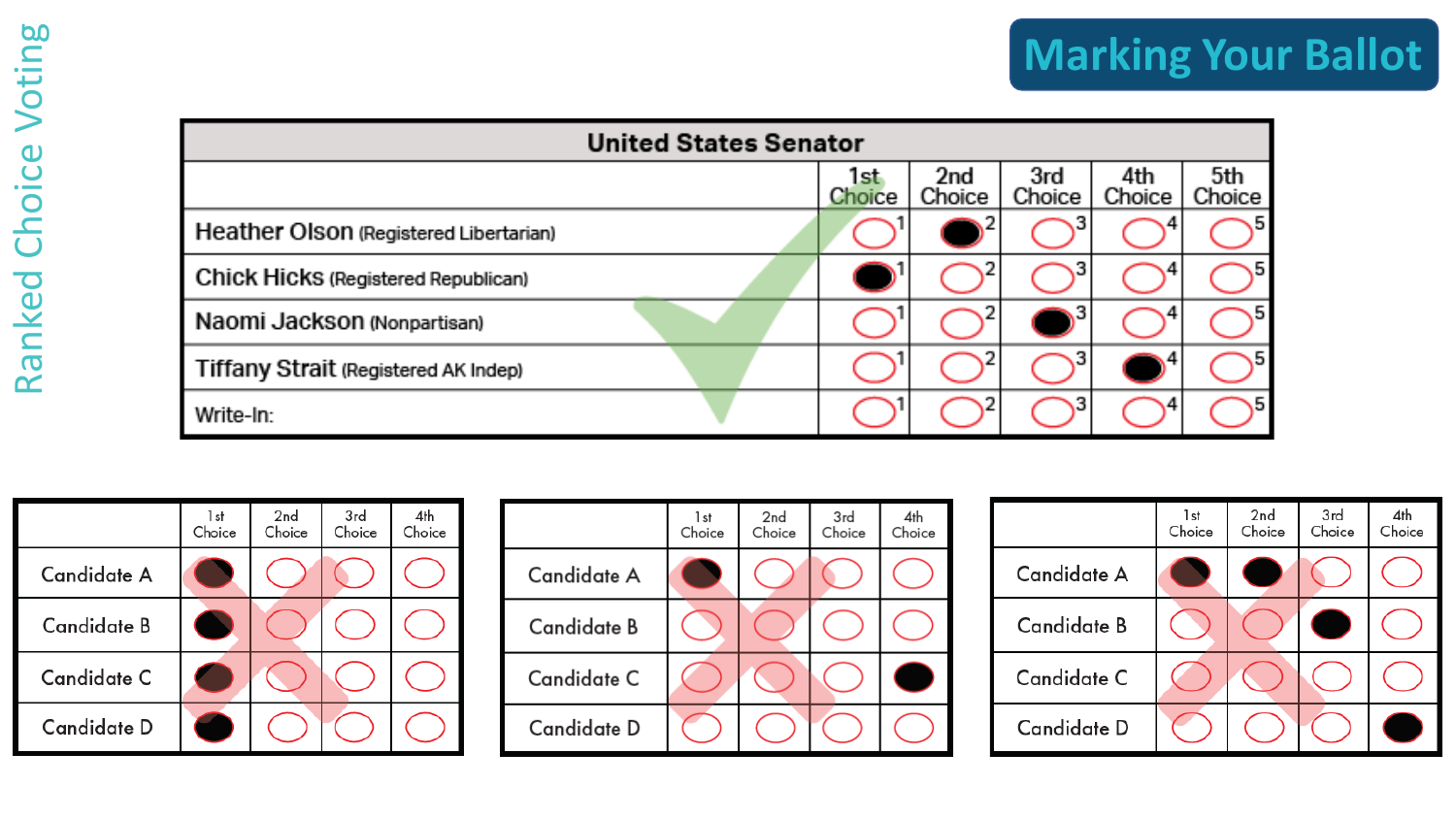## **ROUND 1** Only your 1<sup>st</sup> choice ranking is counted.



## **Tabulation Process**

 $\blacksquare$ 

 $\frac{1}{20\%}$  + 1 to  $\frac{1}{20\%}$ 

 $\frac{1}{20\%}$  =  $\frac{1}{20\%}$ 

**20 Total Votes 11 Votes to Win**

**ROUND 2** The candidate with the fewest votes gets eliminated.



## **ROUND 3 & Beyond**

The candidate with the most votes wins.



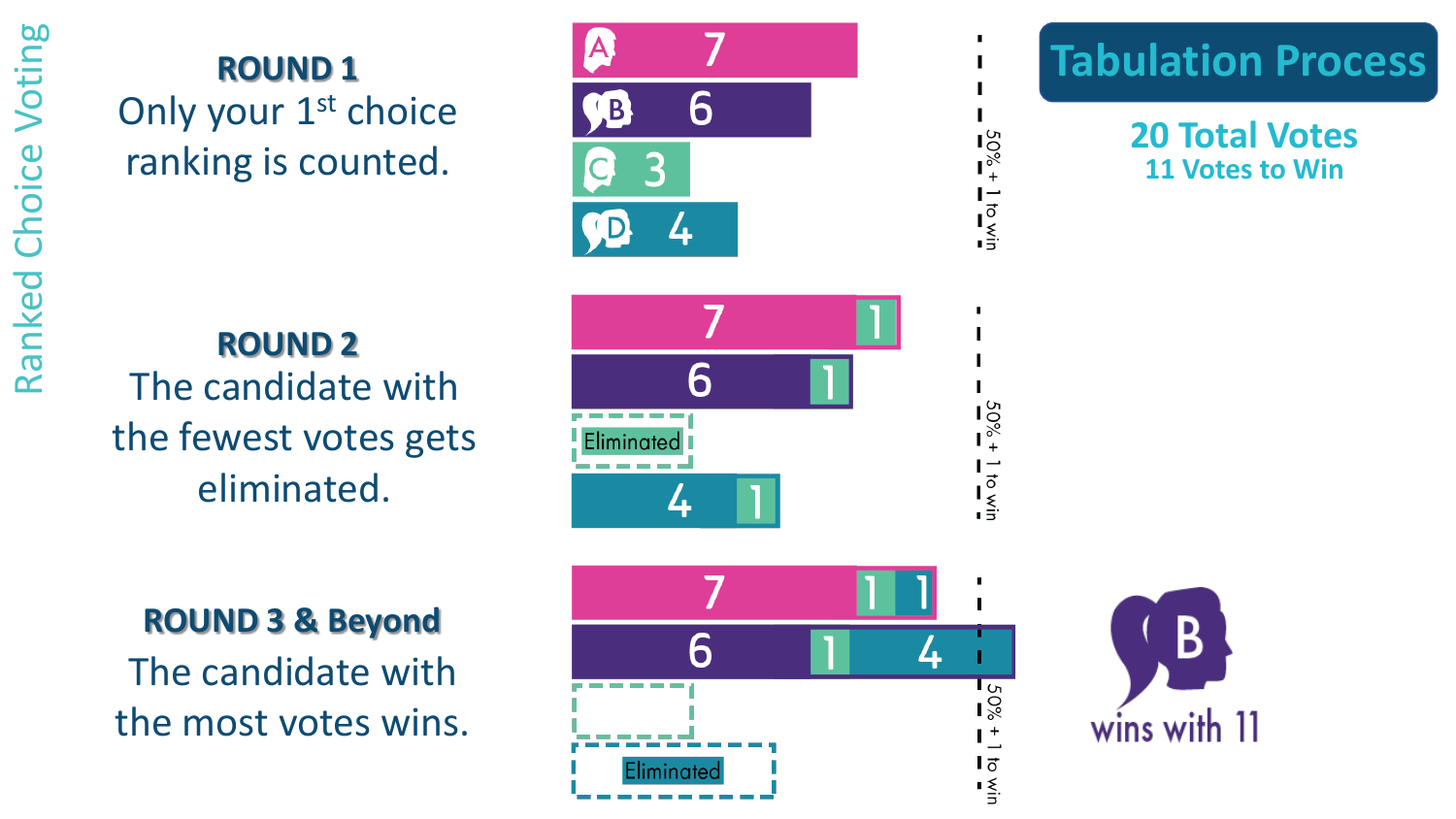Tabulation

**UNovU** 

Rounds Start

Once all eligible

questioned ballots

have been counted

absentee and

**UNovU** 

### Election Night

Only 1<sup>st</sup> choice results counted and reported

Ongoing Ballot **Counting** Eligible absentee and questioned ballots opened & scanned